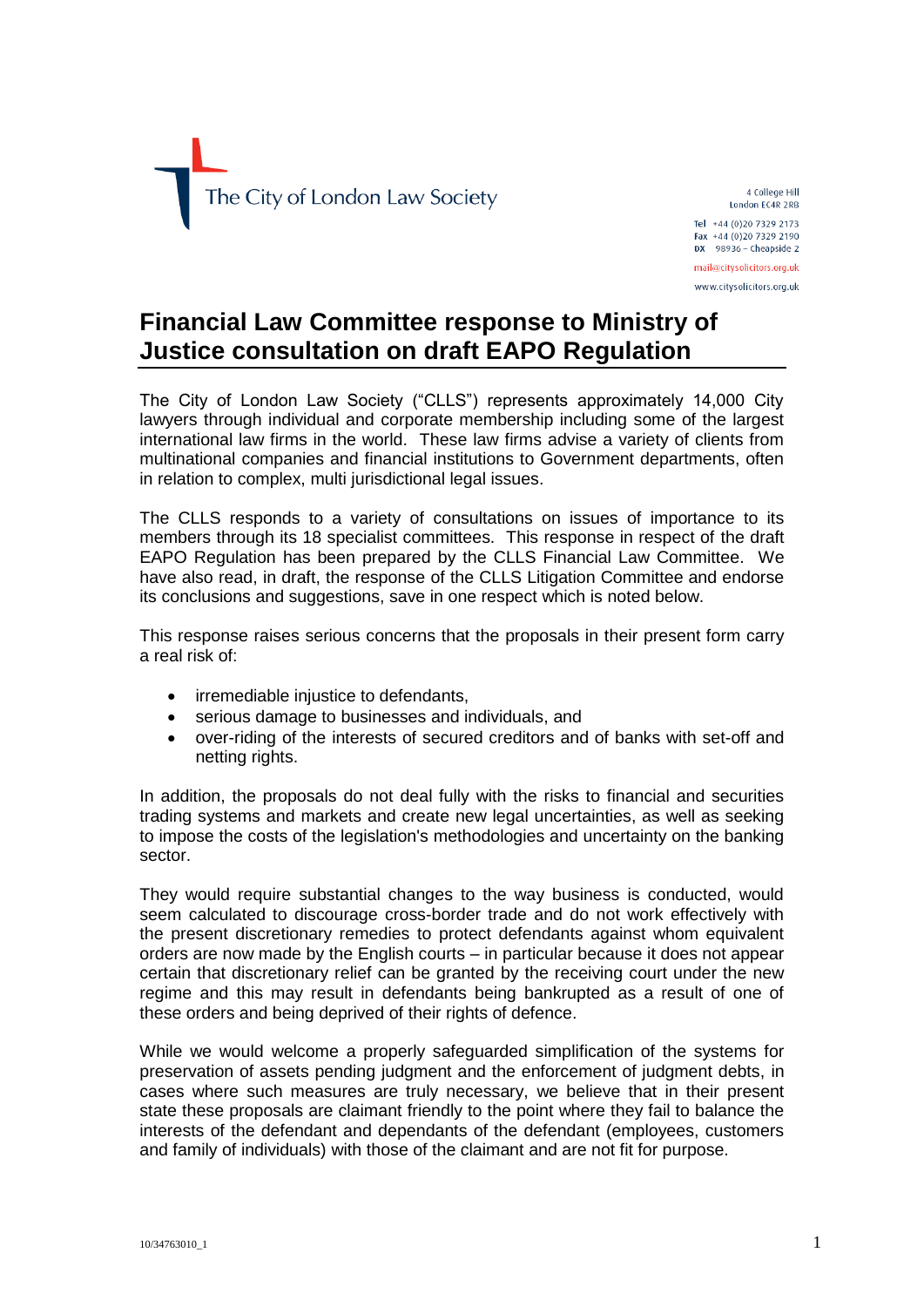Reluctantly, therefore, we conclude that the risks to UK businesses and citizens are such that the UK should exercise its right to opt out of this legislation. The UK should, of course, press its reasons for doing so and be prepared to opt in if sufficient safeguards and clarity are introduced into the proposals.

Although the remit of this Committee is concerned primarily with the wholesale financial markets and serious issues in relation to these are raised below under the heading "Problems from a bank's perspective", we deal first with the problems for a defendant against whom an EAPO is made. These will fall on businesses large and small and on individuals. We believe that they will fall most severely on smaller businesses and individuals, which are most at risk of having their entire financial resources frozen and whose borrowings may be put into default and made immediately repayable as a result of one of these orders, however unjustified its issue may have been. There is no provision to enable them to release funds to pay the legal costs of defending themselves and the position on the protection of the viability of English businesses and of the homes and livelihoods of affected individuals seems singularly uncertain.

We cannot see how the EU authorities can regard this proposal as consistent with EU duties to protect the rights of defendants arising under both EU law and the ECHR, since it sets no minimum standards of protection and would allow the chance of interaction between originating and receiving state rules to remove all protections for the defendant.

### **Problems from a defendant's perspective**

- Far-reaching consequences: Not only may a defendant be unable to access its bank accounts, it might suffer penalty costs, opportunity costs and costs of challenging the order, potentially in a Member State other than its own. The EAPO regime would seem to make pre-decision orders much commoner than they are in domestic procedures. Pre-decision freezing orders have a blackmail effect, if it is costly to get them changed and the amount claimed may be hugely exaggerated.
- Event of default: an EAPO (even if subsequently found to have been wrongly granted) could constitute an event of default under a loan agreement and possibly the ISDA Master Agreement. This is because, unlike the equivalent English freezing order, these orders take effect in rem (ie against the frozen assets), not in personam, as is the case with a English order of equivalent effect which is addressed to the defendant and does not attach to assets as such. While some post judgment enforcement measures in England may take effect in rem, they are only used after the defendant has had a judgment made against it and an opportunity to pay, but an EAPO can be obtained without any such opportunity being afforded to the defendant and, indeed without proceedings having been commenced. This has the potential to cause withdrawal of banking facilities from a company subject to an EAPO, even if the claim proves entirely unfounded (pre-judgment EAPO) or would be met in full without any need for an EAPO (post judgment EAPO, which has a very low threshold for issue). Time would be needed to adjust relevant wording in existing documents to remove or ameliorate this effect, but there can be no certainty that lenders will be willing to make such changes in every case. Given that an EAPO may itself take effect as if it were a first fixed charge on the frozen account and rank ahead of nearly all other creditors (including creditors with a pre-existing floating charge, right of set-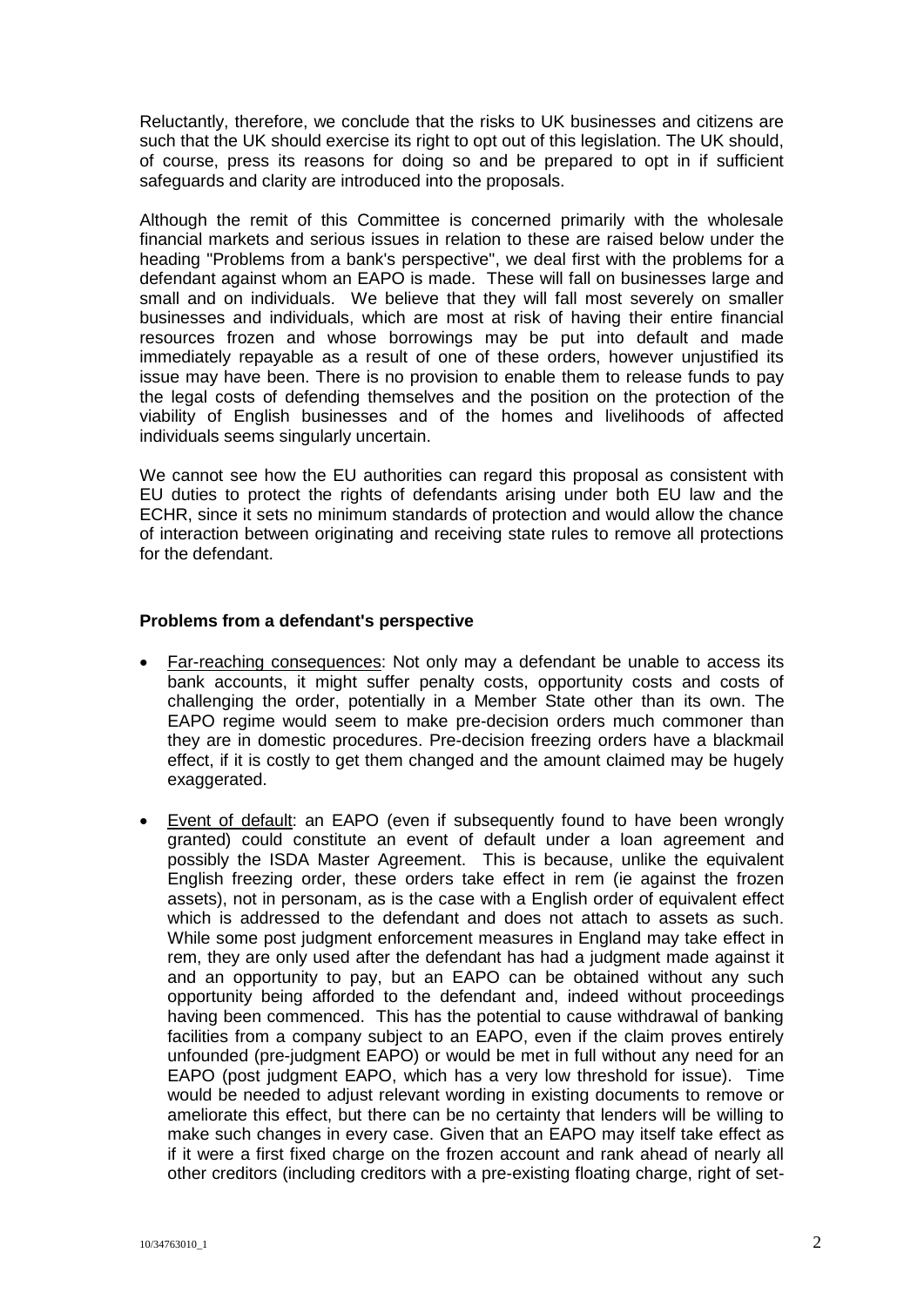off or netting right, as well as unsecured creditors) lenders may be unwilling to risk continuing existing lending or extending further lending when one of these orders has been made against a borrower.

- *Ex parte* application: an *ex parte* applicant will not owe a duty of full and frank disclosure to ensure the court is aware of all relevant facts. The claimant can therefore put its arguments to the court in order to obtain an EAPO, with no automatic consequences for failing to give the court the full picture.
- Well-founded test: The explanatory memorandum interprets this as meaning that the claimant has to show that he has a good prospect of winning his case on the substance, but this wording does not appear in the Regulation. There is uncertainty as to how this phrase will be interpreted and whether this would be equivalent to the standard understood in English law as "a good arguable case". The standard may be more formal (i.e. that the claimant demonstrates that it asserts the elements of a pecuniary claim that meets the standard required by the court for the issue of proceedings) and lead to EAPOs being issued more readily than UK freezing orders prior to judgment.
- Real risk test: The test is that "without the issue of the EAPO the subsequent enforcement of an existing or future title against the defendant is likely to be impeded or made substantially more difficult". While the Regulation includes as an example the real risk that the defendant might remove, dispose or conceal assets, the test could be satisfied in other ways, potentially without any actual risk of the defendant deliberately removing, disposing of or concealing assets for the purpose of defeating creditors. As such, the test is open to allowing applications with little evidence and mere speculation, and may be used to improve the position of one creditor against another, rather than to prevent deliberate removal of assets by the defendant with the purpose of defeating creditors. There appears a real risk that orders will be obtained in circumstances where they would not currently be available and where they cause substantial damage to a party which would not seek to evade payment of its due debts.
- Definition of monetary claim: It is not clear whether this extends to claims for damages, but there must be a high risk that it will be so interpreted and not limited to claims for debts owing under a contract or statutory provision. Damages claims are often massively overstated when proceedings are first initiated and even debt claims (eg where there is a dispute about whether an event of default accelerating repayment of a loan agreement or closing out a futures position has occurred) may be asserted to be many times the amount actually due. In these circumstances the risk of an EAPO extending to all the financial assets of the defendant is much increased.
- No discretion: Once the requirements for an EAPO are met, the courts do not seem to have a further jurisdiction as to whether to grant an EAPO. The Regulation says that the court "shall" issue an EAPO if the requirements for issue are met.
- Fewer conditions where claimant has a judgment: The well-founded test will not apply where the claimant already has an enforceable judgment against the defendant, even if it is a default judgment. In such case, the only pre-condition is the real risk test. Orders can be sought without any effort to get the defendant to pay or time for it to apply for a stay of execution or for scheduling of payments over a period (options courts in many countries would allow to a defendant). In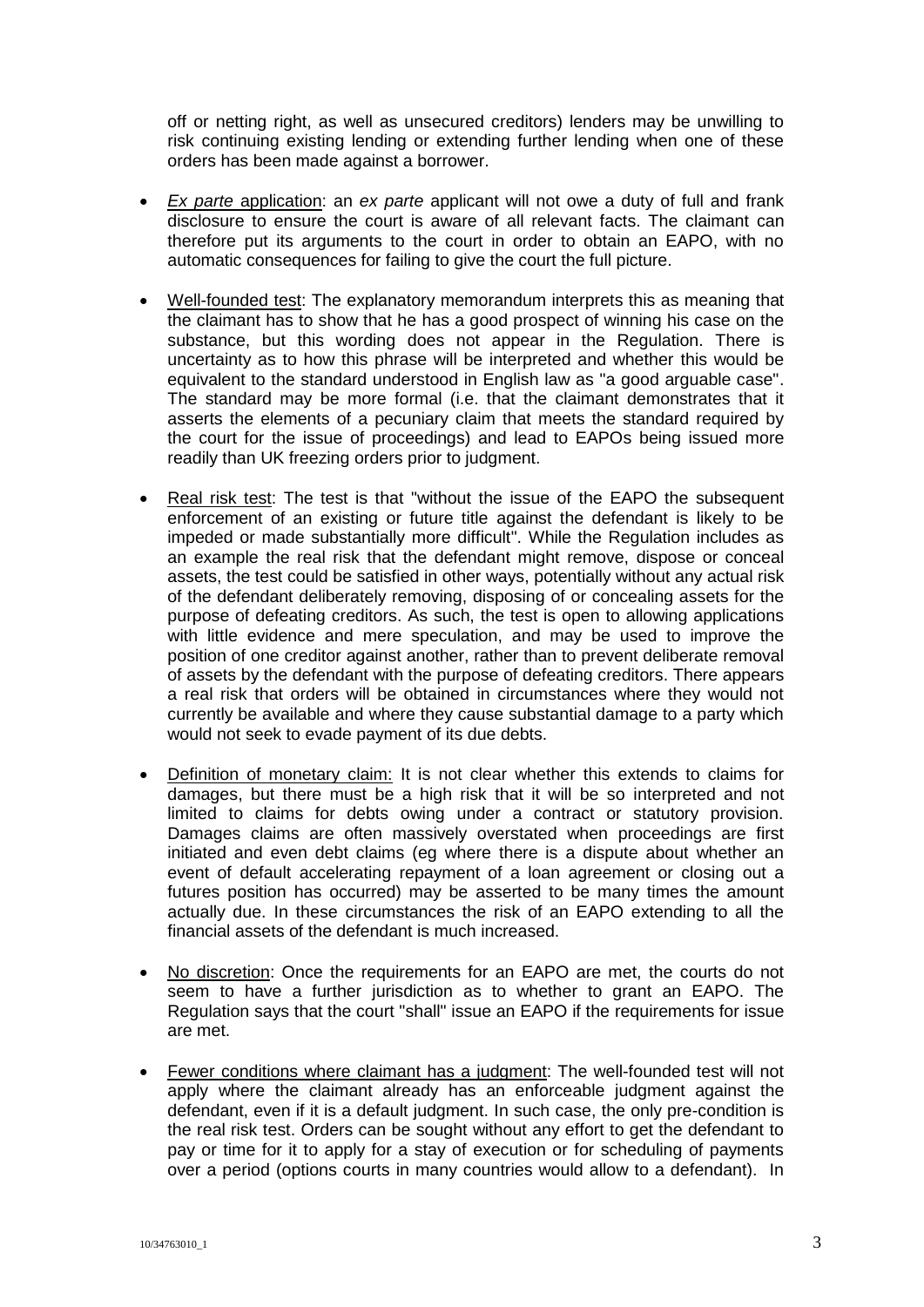addition there is no distinction made between default judgments and judgments on the merits. There seems a real possibility that without greater safeguards, a order could be used in some circumstances to prevent the defendant funding an appeal or application to set aside a default judgment, even in circumstances where there is a dispute about whether the defendant ever had any notice of the commencement of the proceedings.

- Accounts with a third party interest: These accounts can only be frozen to the extent permitted under the national law of the Member State. This means that there may be some important distinctions in approach throughout Member States. There is no minimum standard of protection for other parties interested in such an account.
- Right to defend underlying case There is lack of any provision for defendant's access to funds to take steps to defend proceedings/set aside judgment.
- Defendant challenge: there are only limited grounds of challenge and it does not seem that discretionary relief can be sought. Any challenge must be made within 45 days of "the day the defendant was effectively acquainted with the contents of the order and was able to react". This seems likely to be the subject of litigation. Further, the court has 30 calendar days from service of the defendant's application on the claimant to give its response, a long timetable compared to that for dealing with the claimant's application for an EAPO. This is fundamentally unfair and the time period is long enough to bankrupt the defendant and, in the case of a business, to require the defendant to close down operations and lay off employees or go into administration, if the order disrupts cash-flow.
- Security to be given by claimant: The court has a discretion to order this if national law permits. Different approaches are likely to be taken in different Member States. No guidance is given in the Regulation as to when the court should require security or the sum in which security should be given. The claimant is under no duty of full and frank disclosure or other obligation to inform the court of any damage it knows that an EAPO will cause the defendant, so the court might not know what damage the defendant is likely to suffer as a result of an incorrectly granted EAPO, especially as the defendant has no right to be heard.
- Amounts to be exempted for livelihood and to pay rent, mortgage and loan interest on homes and key business premises and to pay salaries: Amounts will be exempted depending on the national law of the Member State of enforcement. This will therefore vary widely in practice. Further, the Regulation gives this decision to the competent authority; it is clearly viewed as an administrative matter – it is wholly unclear who that might be in England as this matter is treated here as one for the courts. In England the amount to be exempted from a freezing order is often a contentious question and is decided by a judge, who has the benefit of full and frank disclosure given by the claimant and the defendant's evidence as to his needs. It is far from clear that existing English protections will be available at all, and it may be that English law would need to be changed to enable such remedies to be available – however, a change to the law after the EU legislation is enacted (and possibly even before) may not be permitted under EU principles that it raises a new barrier to free movement of capital (ie the ultimate proceeds of the freezing order).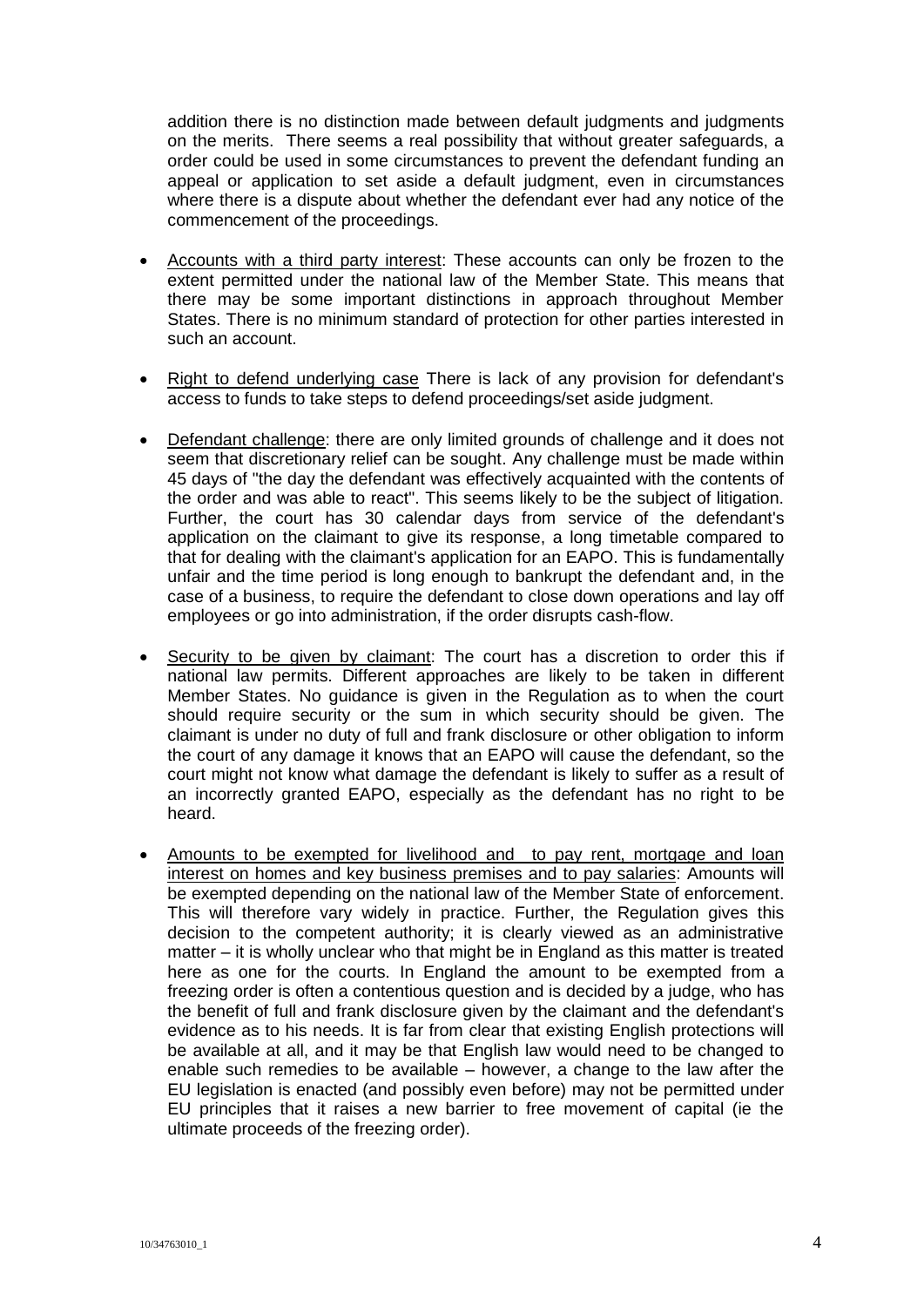We note that, in this one respect, we do take a different view from the the CLLS Litigation Committee, which suggests that these reliefs should be granted by the issuing court applying the law of the receiving State. This is because such a rule is likely to make obtaining relief difficult, costly, slow and somewhat capricious, given that very different social and legal conditions obtain in different Member States which may make the appreciation of each other's laws, particularly discretionary relief rules, unsatisfactory. Where the body granting relief is an administrative bod.y not a court, it may not have appropriate expertise or jurisdiction. In the case of EAPOs issued to multiple receiving States, we would suggest that this relief is given by the courts or administrative bodies of the State of the defendant's domicile/habitual residence.

- Open to misuse: It seems possible that a claimant could invoke the disclosure of account information procedure by simply presenting the name of the defendant (for example, "John Smith"), obtain the addresses and account details of every John Smith in the UK, issue substantive proceedings against multiple defendants in another Member State, get dubious default judgments and obtain an EAPO freezing all the UK accounts in the name of John Smith in the hope that a number will just pay up - particularly if the amounts claimed are relatively small. Even an honest claimant may get the wrong defendant and there is no redress for the defendant in that case: in relation to the European arrest warrant, there have been cases of mistaken identity leading to wrongful arrest and mistake seems much more likely in the private pursuit of financial claims than in the field of criminal law, with its much greater checks and balances. The consequences of mistake should be clearly borne by the claimant not an innocent party or its bankers.
- Open to Fraud There appear to be no protections at all if there is a systematic attempt to use the system fraudulently  $-$  i.e. to make spurious claims against wholly innocent parties in another Member State and backing them with freezing orders enforceable in the UK. The spuriousness of the claim would have to be established in the first Member State, the resources needed to defend could be frozen and, if a judgment, even a default judgment has been issued, it may not be possible to get it set aside. There should be a mechanism for a Member State to opt out of accepting EAPOs from any Member State where fraud appeared to have become a significant issue.
- Risk of reduction in interstate trade and interstate e-commerce Although these risks could not be wholly avoided if a business trades only within a single Member State, they would be reduced. A few well publicised examples of the damage these orders could cause to innocent parties would be likely to result in many smaller businesses seeking to reduce the risks by trading only within their home Member States and with third countries, in respect of which these excessive powers would not exist. Individuals may also be deterred from travel and from using international selling services such as e-bay (a private seller would not have the benefit of access to home State courts afforded to a consumer or an employee).

#### **Problems from a bank's perspective**

 Definition of bank account: dealing with securities accounts: The inclusion of financial instruments in the definition is likely to cause problems for banks. For example, if a single bank has one bank account containing cash and another containing financial instruments, both belonging to the defendant and responsive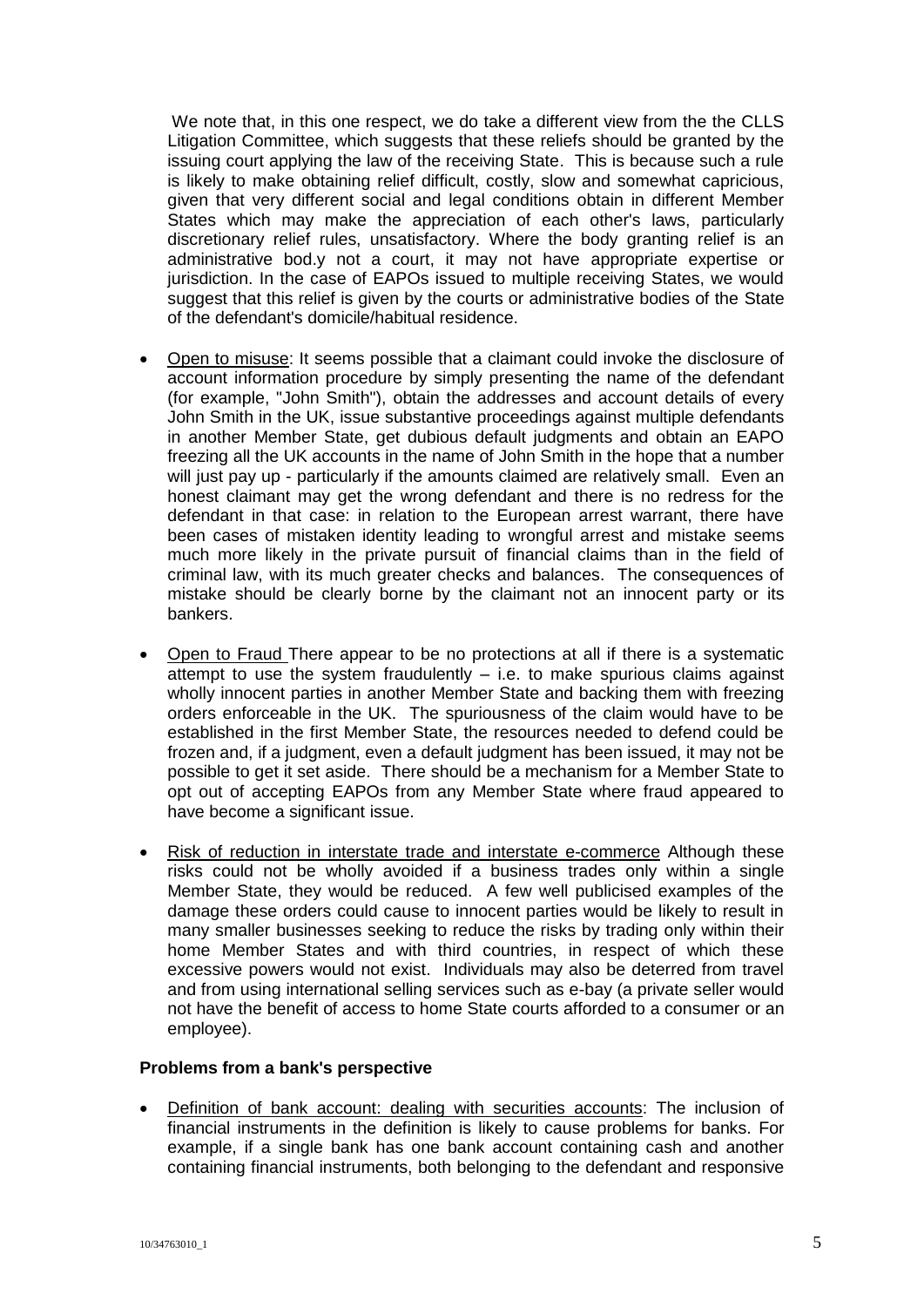to the EAPO, neither of which alone reaches the value of the EAPO, but which together reach the amount of the EAPO, the bank may have to choose which account is to be frozen and to what extent. The Regulation gives no guidance as to how this choice is to be made, and there is no obligation on the bank to make the choice that is most advantageous to the claimant or to the defendant.

- Definition of bank account: definition of securities: It is unclear whether swaps and other derivatives fall within the definition. If they did, careful consideration of the treatment of close out and setoff/netting would be needed, so as to ensure that it remained enforceable. Changes to documentation and the terms of existing arrangements may be needed, and this would require a long introduction time, given the volume of documents involved, and so as to avoid unnecessary jeopardy where unreformed documents continue in use.
- Definition of bank account: jeopardy in relation to intermediated securities: The exception for systems in relation to freezing of securities accounts may well not be wide enough. Intermediated securities can be held through a chain of intermediaries and each will be regarded in most jurisdictions as holding securities on behalf of their customer. However, if the account of an intermediary in the middle of the chain is frozen, then it is its customers who suffer, not just it. There would need to be special provision to protect accounts declared to hold only securities (or rights in relations to securities) of customers of the account holder and/or rights which would enable the account holder to meet obligations to deliver securities to the order of their customers. This is important to avoid systemic risk in the securities markets and damage to the customers of a defendant intermediary.
- Exclusions need extension: While the bank accounts of a securities system and the securities system itself may be protected from EAPOs, there is no equivalent protection for monetary clearing systems or for the operators of other important exchanges – eg commodity exchanges, where interruption to settlement procedures would be extremely damaging to the system, its participants and their counterparties and customers.
- Bank's liability for breach: If a bank fails to comply with an obligation with regard to an EAPO, the bank's liability is governed by national law. Therefore, there will be differences as to adverse consequences in different Member States. Banks risk being sued for negligence e.g. where the wrong account or accounts are frozen, perhaps due to inaccurate information supplied by some other agency.
- Cost of searching: At present, if a freezing order is granted the onus is on the applicant to contact each bank which it believes holds assets of the respondent to the freezing order. It can sometimes be days before the bank is able to conduct a search and confirm whether or not the respondent holds an account with it. In the past the consequent expense has been something that English banks have been prepared to "take on the chin", often not even troubling to charge the claimant for the cost of their search, despite being entitled to. That cost may, however, now be multiplied.
- Cost of implementing orders: Banks will be entitled to payment of their costs of responding to search requests or implementing EAPOs only where they are entitled to be paid under national law. Whilst the UK government would presumably introduce fixed search and execution fees for banks to the extent it can do so in advance of the implementation of the new legislation, any such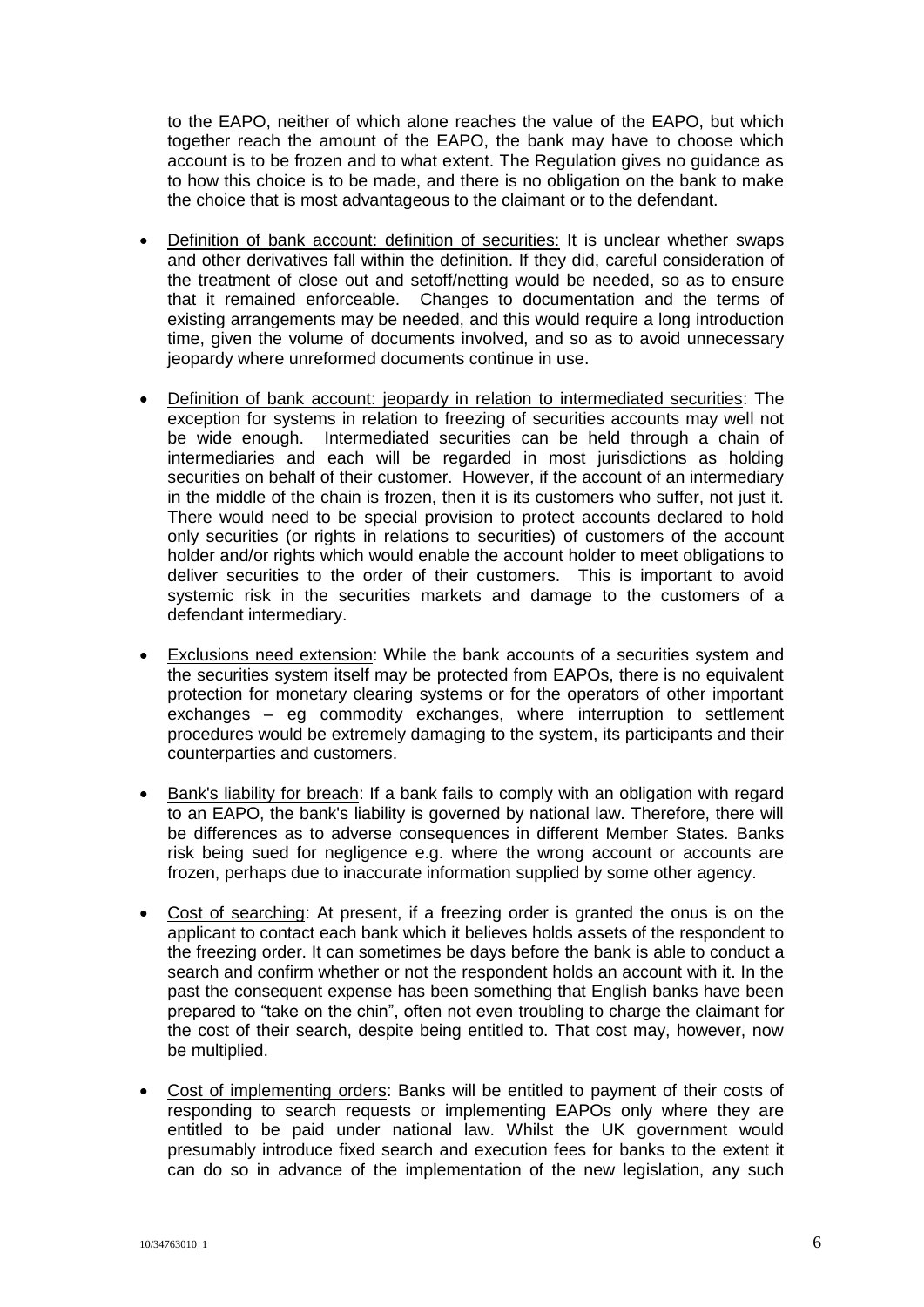scheme of charges would be unlikely to bear any relation to the actual costs incurred, and it seems unlikely that this revenue stream will completely offset the banks' costs of compliance. Banks may respond by passing on the costs of the new requirements to their customers.

- Accounts subject to a pre-existing charge: The Regulation is silent as to how bank accounts that are encumbered by a charge in favour of the bank or a third party should be dealt with. There is nothing which clearly protects third parties who have rights against accounts in the name of the defendant may become subject to an EAPO, and there is no specific protection for the claims of the bank itself. Although an EAPO cannot be used in relation to a claim in the bankruptcy or insolvency of the defendant, it seems that a pre-existing order would not be discharged on the bankruptcy or insolvency of the defendant. Thus, it seems likely under English law (which would apply to ranking issues pursuant to Article 33) to take effect as a fixed charge and rank ahead of a prior floating charge, notwithstanding a negative pledge clause, and of a subsequent fixed charge on the same account, even though parties dealing with the company will not be able to identify the existence of the order through a search at Companies' Registry. Most current English equivalent orders operate in personam, not in rem, and would not have this effect, but we do have an in rem remedy to which an EAPO would probably be equated. In rem orders are only available in England in relation to a judgment after time has been allowed for payment and an insolvent defendant would normally have gone into bankruptcy or administration before that point was reached; in addition, there would be no risk where such an order were in place, of an excessive provisional claim tying up funds that should be available in the insolvency, but this seems a real risk with an EAPO.
- Bank's right of set-off: The Regulation does not appear to address this. If a defendant has two accounts at a bank, one in credit but another in debit, the account in credit might be attached by an EAPO, potentially leaving the bank at a disadvantage by depriving it of any rights of set-off against those monies standing in the account in credit. In England and Wales, standard freezing orders expressly provide that they do not prevent the bank from exercising any right of set-off it may have in respect of any facility which it gave to the respondent before it was notified of the order.
- Netting arrangements: In groups of companies, there are frequently netting arrangements in place involving all accounts of members of the group with their principal banker. If these have to be wholly or partly suspended as a result of an EAPO, there are cost implications for the group (not just the defendant company), with some risk of contractual default, and the bank will have to provide for its lending to the group for capital adequacy purposes excluding the frozen account(s).
- Other rights of banks: the Regulation is silent on the degree to which banks can use the money in the account for their own legitimate purposes. For example, under English law, banks are able to settle pre-existing transactions on the account.
- Timing: the bank must implement the EAPO "immediately" upon being served and within 3 days it must issue a declaration. There is no guidance as to what is meant by "immediately" (save that if the EAPO is received outside business hours, implementation can be delayed until the next business day), and there is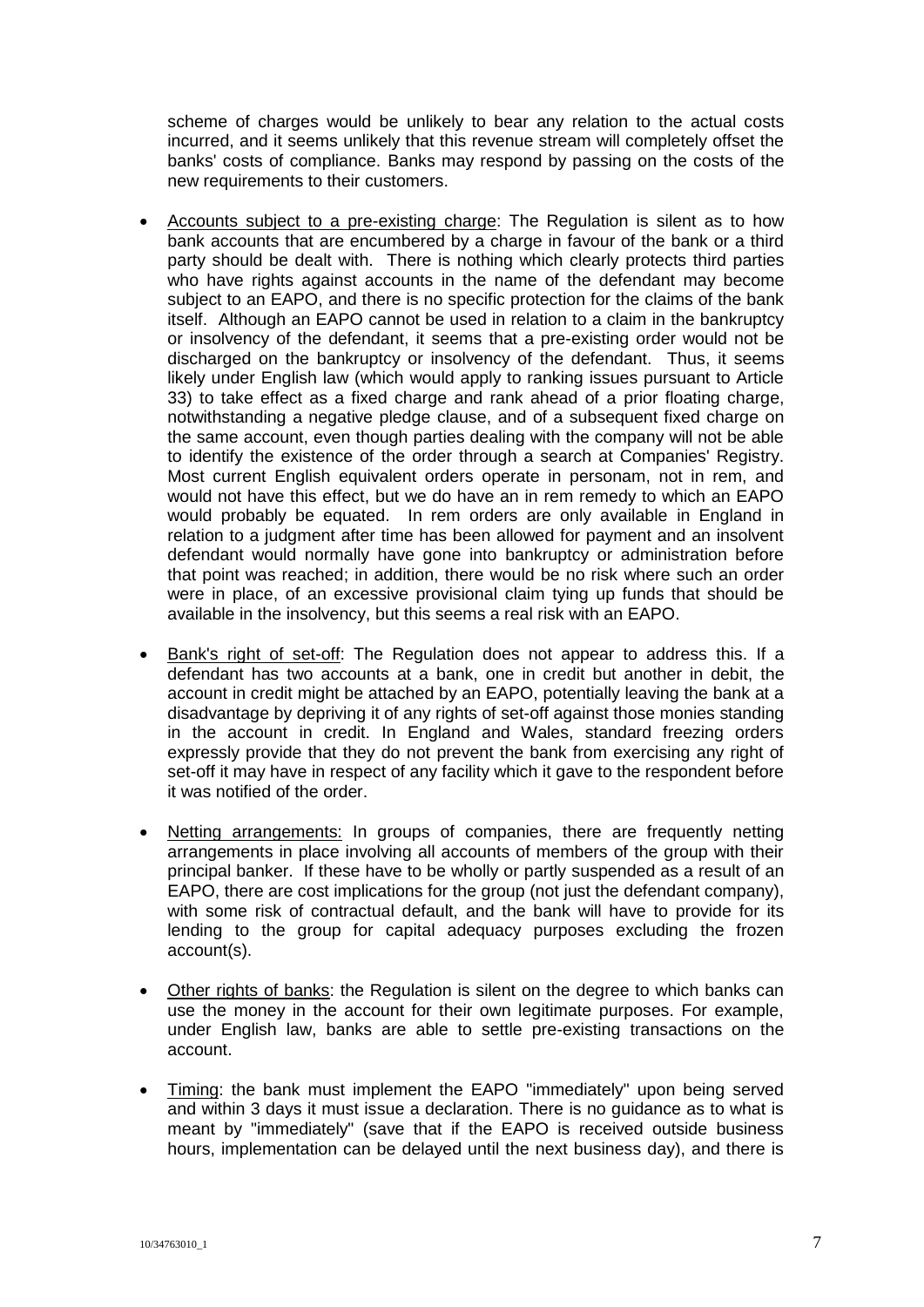no provision for a bank to seek an extension of time. This is likely to increase administrative costs for banks.

• Insolvency Risk: Although an EAPO cannot be used in relation to a claim in the bankruptcy or insolvency of the defendant, it seems that a pre-existing order would not be discharged on the subsequent bankruptcy or insolvency of the defendant. While an individual would probably receive the relief available under bankruptcy law to enable him or her to live and work, the rest of the funds may remain frozen and other creditors unpaid. In a corporate insolvency, there would seem to be a risk that no, or much reduced, funds would be available to the administrator to fund the insolvency process. This would be likely to result in welfare losses to all classes of creditor and to employees, as it may be impossible to preserve the business for sale.

#### **General issues**

- Alternative to national remedies, rather than replacement: It is unlikely that the European procedure and domestic procedures will simply sit beside each other as alternative options. There will be situations in which it is expedient to obtain both an EAPO and the equivalent domestic order. In those cases, two regimes will be applicable to the same situation, and there will be overlapping and conflicting obligations on the parties. It is unclear how this will work in practice.
- The claimant is responsible for releasing any surplus funds and may have a choice as to which assets it retains and which it releases. No guidance is given as to how this choice should be exercised, and in fact the claimant will not know which of the accounts are the most advantageous to retain. Additionally, it is not clear if the claimant will be liable to the defendant if it fails to release accounts within the 48 hour time limit of discovery of the surplus.
- *In rem / in personam*: An issue arising from the distinction between *in personam* and *in rem* remedies is that there are significant issues as to how they operate internationally. Each has its limitations, which could reduce the effectiveness of the EAPO regime.
- No right of disclosure: An EAPO does not give a claimant the right to obtain disclosure from the defendant of information relating to the defendant's assets more widely. This means the EAPO process could be less attractive to a creditor: for example a victim of fraud would need to apply for further order and may prefer an English freezing order (perhaps combined with *Norwich Pharmacal* relief).
- Jurisdiction conflicts: The jurisdiction rules mean it is unclear whether a pending but undetermined challenge to the jurisdiction of the courts seised with the substantive dispute will jeopardise a creditor's ability to obtain an EAPO. The only practical answer to this must be that such a challenge will not disturb the validity of an existing EAPO. However, satellite litigation relating to jurisdiction is likely to arise.
- Central register: Creating a register is likely to raise many concerns, including regarding data protection and the security of such a database.
- Obtaining bank details: It seems odd that a foreign claimant, using the EAPO process, will be able to obtain information about bank accounts (including accounts not needing to be frozen to meet its claims) which is not available to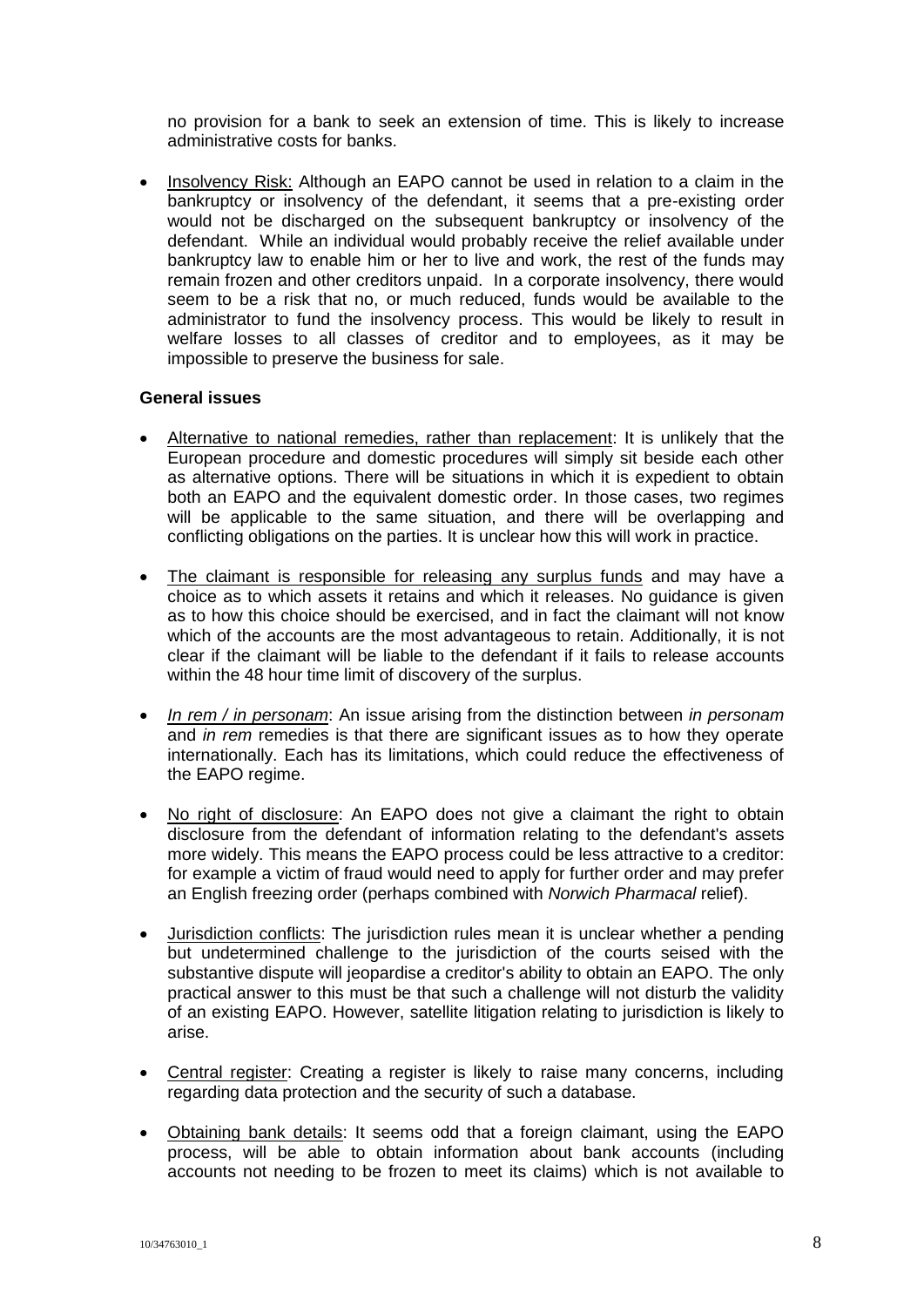nationals in a purely national case. Will the availability of this information process, compounded by the wide definition of "cross-border" disputes, allow fishing expeditions by creditors? The claimant only has to provide limited information about the defendant to start the EAPO process, and the process for obtaining information, running. Clear duties of confidentiality should be placed on the claimant and its advisers in relation to any information released to it and the Regulation should require that Member States create a criminal offence if the information is used otherwise than in connection with the EAPO (where no suitable offence already exists). Of course these duties may be small consolation to the defendant if there has been actual misuse of the data, which makes the following point particularly important.

 Lack of standard identification procedures for claimants: Claimants can make applications by email and without legal representation meaning that they will not have been subject to anti-money laundering or identification checks. This would also increase the risk of fraud affecting defendants. The proposals should require that the claimant provide information for these standard checks to the bank and that these be satisfactorily checked before any data is released to the claimant and that if this in not done within a very short space of time, the EAPO should be released and not reinstated until the defect is remedied.

Dorothy Livingston

## **Chairman City of London Law Society, Financial Law Committee**

September 2011

© CITY OF LONDON LAW SOCIETY 2011.

All rights reserved. This paper has been prepared as part of a consultation process. Its contents should not be taken as legal advice in relation to a particular situation or transaction.